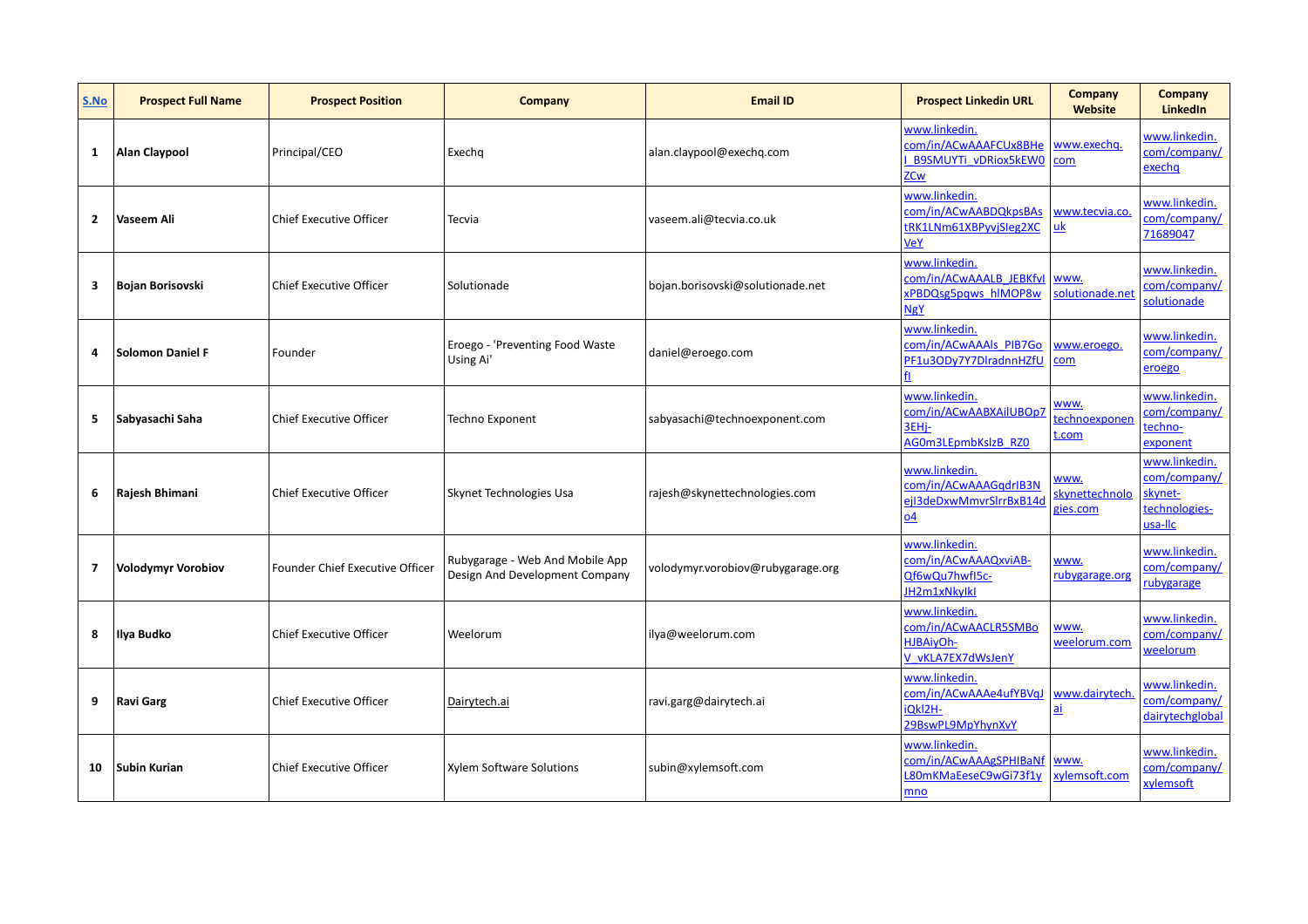| 11                | Mehdi Siddik             | <b>Chief Executive Officer</b>            | Vestlog                                                        | mehdi.siddik@vestlog.com      | www.linkedin.<br>com/in/ACwAAB3 1f8BNa<br>RAw5Un80De-<br>owU705XcEbt5IE             | www.vestlog.<br>com                 | www.linkedin.<br>com/company/<br>vestlog                  |
|-------------------|--------------------------|-------------------------------------------|----------------------------------------------------------------|-------------------------------|-------------------------------------------------------------------------------------|-------------------------------------|-----------------------------------------------------------|
| $12 \overline{ }$ | Leon van de Pas          | <b>Chief Executive Officer</b>            | Unifly                                                         | leon.vandepas@unifly.aero     | www.linkedin.<br>com/in/ACwAAAABoC0BM<br>d7Oe3OrOXQu8Ni0GCo1e4<br><b>TVnYg</b>      | www.unifly.<br>aero                 | www.linkedin.<br>com/company/<br>unifly-nv                |
| 13                | <b>Werner Theis</b>      | <b>Chief Executive Officer</b>            | Systag                                                         | werner.theis@systag.com       | www.linkedin.<br>com/in/ACwAAAJBLM8BrJ8<br>GTyk9uhgV9wopcn8WQjS0<br>020             | www.systag.<br>com                  | www.linkedin.<br>com/company/<br>systag-gmbh              |
| 14                | <b>Maurizio Caporali</b> | <b>Chief Product Officer</b>              | Seco Spa                                                       | maurizio.caporali@seco.com    | www.linkedin.<br>com/in/ACwAAACGrNABsD<br>BPJ2N I8s6rM91Ppz8krZH<br>oXU             | www.seco.com                        | www.linkedin.<br>com/company/<br>seco-spa                 |
| 15                | Vuk Nikolić              | Chief Executive Officer                   | Hurricane Studio                                               | vuk@hurricane.studio          | www.linkedin.<br>com/in/ACwAAAEqKPEBp2<br>VSt 7wk6Pkshs4PJ2siSNO7<br>F0             | www.hurricane.<br>studio            | www.linkedin.<br>com/company/<br>65441218                 |
| 16                | Juergen Roeck            | <b>Chief Executive Officer</b>            | Triariisoft                                                    | juergen.roeck@triariisoft.com | www.linkedin.<br>com/in/ACwAAAAbYeYBpc<br>MVW06oDTpQ 7UG9tMbr<br>rSCV1k             | www.triariisoft<br>com              | www.linkedin.<br>com/company/<br>68774428                 |
| 17                | Peter Fusek              | Chief Executive Officer Co-Found Dingodot |                                                                | peter.fusek@dingodot.com      | www.linkedin.<br>com/in/ACwAAACDVGoBNr<br>n0uCOPyyaxmvwstJriwl79P<br>R <sub>0</sub> | www.dingodot<br>com                 | www.linkedin.<br>com/company/<br>dingodot                 |
| 18                | Kurai Masocha            | <b>Chief Executive Officer</b>            | <b>Tech Oasis Systems</b>                                      | kmasocha@techoasis.co.za      | www.linkedin.<br>com/in/ACwAAALeYjgBlqtb<br>5HQkzin2bJ3VAb9g6Agmw<br>zQ             | www.techoasis<br>co.za              | www.linkedin.<br>com/company/<br>9426857                  |
| 19                | Cesare Lasorella         | Founder & Chief Executive Officer Dinja   |                                                                | cesare.lasorella@dinja.it     | www.linkedin.<br>com/in/ACwAAAMeD6kBO<br>44rBdn7GG9H5tkd5pWT9K<br>gxB8E             | www.dinja.it                        | www.linkedin.<br>com/company/<br>dinja                    |
| 20                | <b>Mayank Patel</b>      | <b>Chief Executive Officer</b>            | Mirats.                                                        | mayank.patel@mirats.in        | www.linkedin.<br>com/in/ACwAABVNg-<br>wBsW6u7xQyBfO Cz2PocF<br>xaaEhopY             | www.mirats.in                       | www.linkedin.<br>com/company/<br>mirats                   |
| 21                | l Manan Ghadawala        | Founder and Chief Executive Offi          | 21twelve Interactive - Web & Mobile<br>App Development Company | manan@21twelveinteractive.com | www.linkedin.<br>com/in/ACwAAB3ixZcB0JP5<br>wMQRMjef9p8eI8EzqH169<br><u>tw</u>      | WWW.<br>21twelveintera<br>ctive.com | www.linkedin.<br>com/company/<br>21twelve-<br>interactive |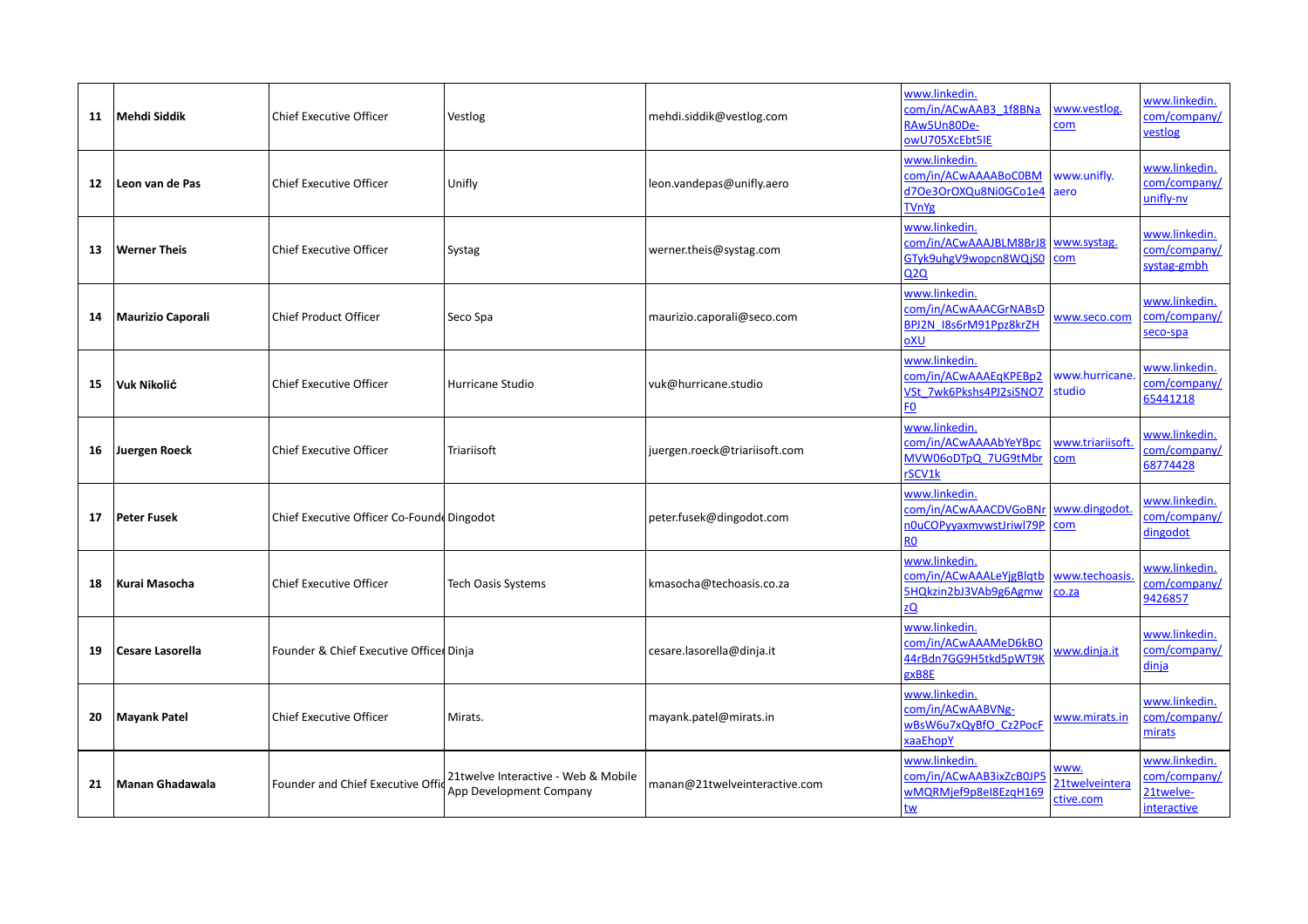| 22 | Lee C Stonehouse Mba   | <b>Chief Executive Officer</b>                               | Vc Experience              | lee.stonehouse@vc-exp.com   | www.linkedin.<br>com/in/ACwAAAAUXQUBT-<br>uiosX MlgTO6VewQSnXlsq<br>r5M       | www.vc-exp.<br><b>com</b>     | www.linkedin.<br>com/company/<br>5022107                                    |
|----|------------------------|--------------------------------------------------------------|----------------------------|-----------------------------|-------------------------------------------------------------------------------|-------------------------------|-----------------------------------------------------------------------------|
| 23 | <b>Kenneth G Mages</b> | Chief Technology Officer                                     | <b>Hamilton's Reserve</b>  | kmages@hamiltons.cash       | www.linkedin.<br>com/in/ACwAAAAES7gB3m<br>NVgmRO7VHMuJa yKKg6Z<br>$mA9-I$     | www.<br>hamiltons.cash        | www.linkedin.<br>com/company/<br>hamiltons-<br>reserve-inc                  |
| 24 | Satya Prakash          | <b>Chief Executive Officer</b>                               | <b>W3care Technologies</b> | satya@w3care.com            | www.linkedin.<br>com/in/ACwAAAOtwfUBu<br>bvpoPAHn3Y1kgVnDeXagu<br><b>wYEM</b> | www.w3care.<br>com            | www.linkedin.<br>com/company/<br>w3care-<br>technologies                    |
| 25 | Amith Nair             | <b>Chief Executive Officer</b>                               | Spericorn Technology       | amith@spericorn.com         | www.linkedin.<br>com/in/ACwAAAbzWV0Bl7<br>XOXRiG5XqYRNII14Dqgwn2<br>v64       | www.spericorn.<br>com         | www.linkedin.<br>com/company/<br>spericorn-<br>technology-pvt-<br>Itd       |
| 26 | <b>Leandro Neves</b>   | <b>Chief Executive Officer</b>                               | Weni                       | leandro@weni.ai             | www.linkedin.<br>com/in/ACwAAAP NM4Bv<br>7XmraxQfyJn8G2MrlOT6KJ<br>02il       | www.weni.ai                   | www.linkedin.<br>com/company/<br>weniai                                     |
| 27 | <b>Petit Clivens</b>   | <b>Chief Executive Officer</b>                               | Softrizon                  | clivens.petit@softrizon.com | www.linkedin.<br>com/in/ACwAAAgZ-<br>AABop 5dnz7w9E1jewni A<br>fdtobJdY       | www.softrizon.<br>com         | www.linkedin.<br>com/company/<br>softrizon                                  |
| 28 | <b>Sanket Shankar</b>  | <b>Chief Executive Officer</b>                               | Liger Infotech             | sanket@ligerinfotech.com    | www.linkedin.<br>com/in/ACwAAB2u7roBlcr-<br>47h0LPtJaenLeUKFxtFH1M            | www.<br>igerinfotech.<br>com  | www.linkedin.<br>com/company/<br>79594734                                   |
| 29 | <b>Vivek Singhwal</b>  | Founder & Chief Executive Officer Pyther Innovations Private |                            | vivek.singhwal@pyther.com   | www.linkedin.<br>com/in/ACwAAABYwE4BN<br>53rObqDPr-<br>0zW6BHesDK78Vng        | www.pyther.<br>com            | www.linkedin.<br>com/company/<br>pyther-<br>innovations-<br>private-limited |
| 30 | <b>Praveen Soman</b>   | Chief Executive Officer                                      | Sigosoft                   | praveen@sigosoft.com        | www.linkedin.<br>com/in/ACwAAAU37IYBJb<br>OC0kh1SGYyXsZ0KGbzn8ig<br>5yE       | www.sigosoft.<br>com          | www.linkedin.<br>com/company/<br>sigosoft                                   |
|    | 31   Sunil Jolapara    | <b>Chief Executive Officer</b>                               | Ryan Software              | sunil@ryansoftwares.com     | www.linkedin.<br>com/in/ACwAACwWgPABN<br>P1v0ytJMLq4MERS9vdBcqd<br>-hn8       | www.<br>ryansoftwares.<br>com | www.linkedin.<br>com/company/<br>ryan-software                              |
| 32 | Nandan Goda            | <b>Chief Executive Officer</b>                               | Gtech Web Infotech         | nandan@gteches.com          | www.linkedin.<br>com/in/ACwAABDVbiABo6<br>YsDvH fH8-<br>bxtXPQnEbXefxiA       | www.gteches<br>com            | www.linkedin.<br>com/company/<br>gteches                                    |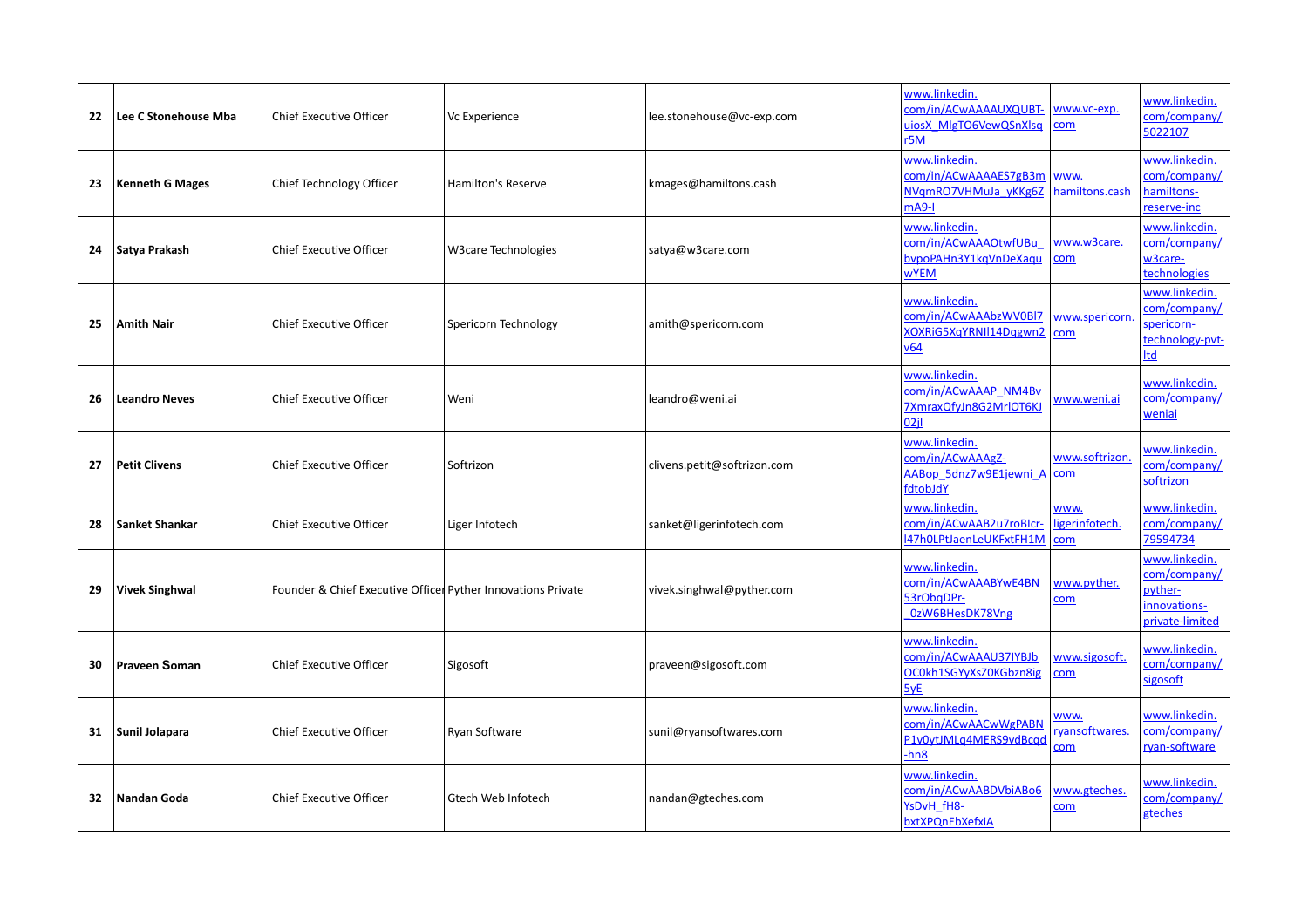| 33 | Amit Rohatgi          | <b>Chief Executive Officer</b>                       | <b>DIVRT</b>         | amit@divrt.co            | https://www.linkedin.<br>com/sales/people/ACwAA<br>ABJ-<br>2kBelV RO4pZBCwo MZ29<br>2QwqHywHA,<br>NAME_SEARCH,gy8Q     | divrt.co                  | https://www.<br>linkedin.<br>com/company/<br>divrt                 |
|----|-----------------------|------------------------------------------------------|----------------------|--------------------------|------------------------------------------------------------------------------------------------------------------------|---------------------------|--------------------------------------------------------------------|
| 34 | L.E. Nichols          | Software Engineering Manager                         | Scratch Foundation   | le_nichols@yahoo.com     | https://www.linkedin.<br>com/sales/people/ACwAA<br>AgpMT0B6ymd1mZ-<br>3ROrODFcsldYE0njqQc,<br><b>NAME SEARCH, hXlg</b> | scratchfoundati<br>on.org | https://www.<br>linkedin.<br>com/company/<br>scratchfoundati<br>on |
| 35 | Leo V.                | <b>Chief Executive Officer</b>                       | Vulcan Link          | leo@vulcan.link          | https://www.linkedin.<br>com/sales/people/ACwAAB<br>6Q94kBImOXzCnx2zIgmor3<br>ppjTPbwe9xw,<br><b>NAME SEARCH, MD3h</b> | vulcan.link               | https://www.<br>linkedin.<br>com/company/<br>vulcan-link           |
| 36 | <b>Emmanuel Robi</b>  | Mobile Developer                                     | Factal               | emmanuel.robi@factal.com | https://www.linkedin.<br>com/sales/people/ACwAAC<br>XZXLsB3eTqC9eQIGJ6Xl3p3<br>klEodWdCH8,<br><b>NAME_SEARCH,jCSb</b>  | factal.com                | https://www.<br>linkedin.<br>com/company/f<br>actal                |
| 37 | Nitin Khanna          | <b>Executive In Residence</b>                        | Workplay Labs        | ni2.khanna@gmail.com     | https://www.linkedin.<br>com/sales/people/ACwAA<br>AEciPsBztVhwOPTvricdaJai<br>xC6ZYAWRFk,<br>NAME_SEARCH, h1kS        |                           | https://www.<br>linkedin.<br>com/company/<br>workplaylabs          |
| 38 | <b>Ousmane Kone</b>   | Software Engineer                                    | <b>Brean Capital</b> | okone@breancapital.com   | https://www.linkedin.<br>com/sales/people/ACwAA<br>AsXkeQBpcY4mLEWGKvBV<br>6LHmKNNPMgisbg,<br><b>NAME_SEARCH,YpPN</b>  | breancapital.<br>com      | https://www.<br>linkedin.<br>com/company/<br>brean-capital-llc     |
| 39 | Hadi Tabani           | Managing Director & Chief Execut Liquid Technologies |                      | haditabani@liqteq.com    | https://www.linkedin.<br>com/sales/people/ACwAA<br>AtofnoBWf0sfN8t61xPAYp<br>bp0ntiFQreb4,<br>NAME SEARCH, 1QIH        | ligteg.com                | https://www.<br>linkedin.<br>com/company/l<br>igteg                |
| 40 | Mangala Sharma        | Product Manager / Enterprise Ard Selfemployment      |                      | mangala_garge@yahoo.com  | https://www.linkedin.<br>com/sales/people/ACwAA<br>AGgxNEB9gyg6lEU6rQTF5a<br>AoVKjT3x2sHA,<br><b>NAME SEARCH, VRVe</b> |                           | https://www.<br>linkedin.<br>com/company/<br>ronnyvdb              |
| 41 | <b>Michael McEvoy</b> | <b>Chief Executive Officer</b>                       | OmniLayers           | mike@omnilayers.com      | https://www.linkedin.<br>com/sales/people/ACwAA<br>AAbdyYBlx VbYlHNWwGfX<br>Sqqelwsam6M-Q,<br><b>NAME SEARCH, P VY</b> | omnilayers.com            | https://www.<br>inkedin.<br>com/company/<br>omnilayers             |